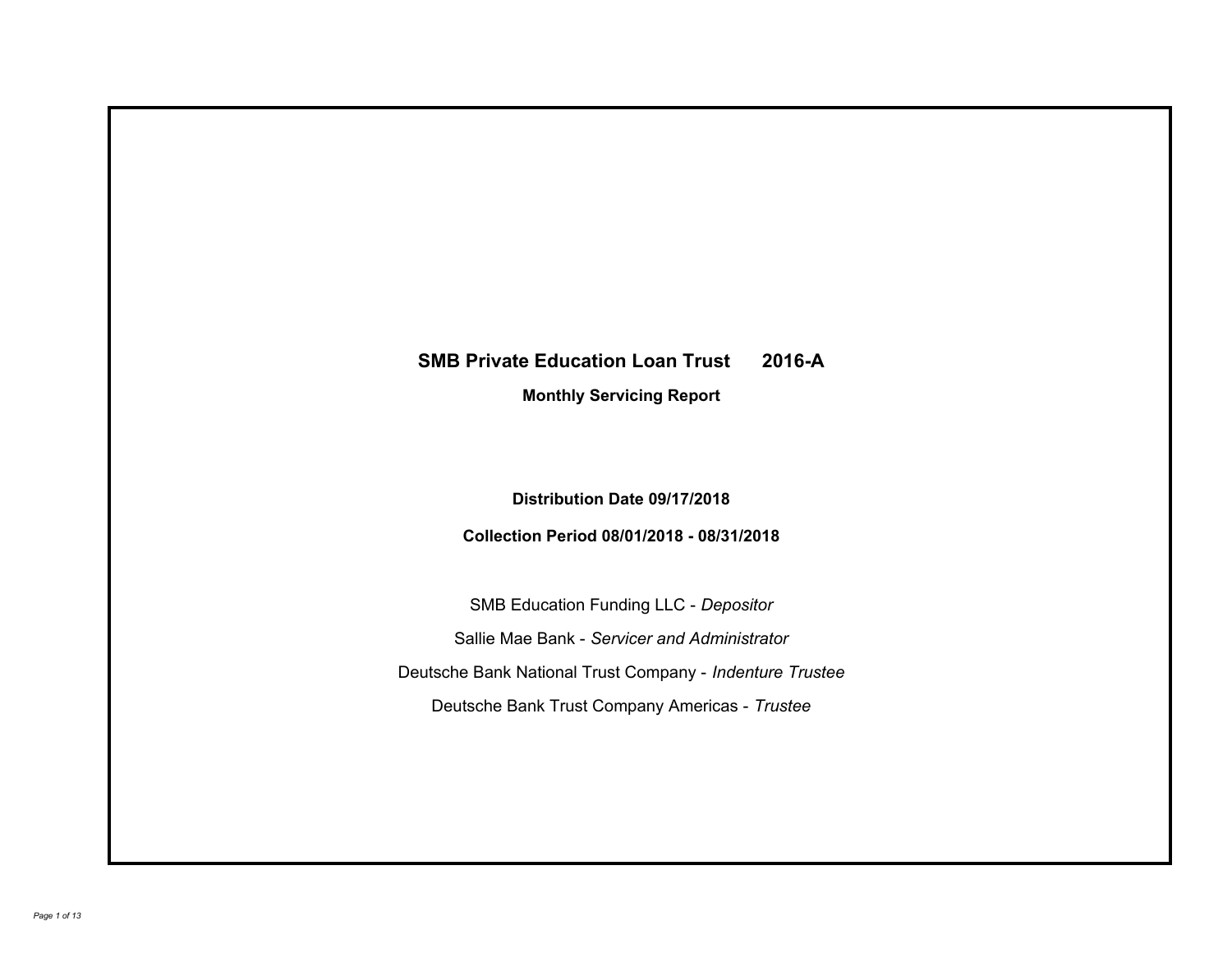| ı.          | <b>Deal Parameters</b>                                                    |                                   |                                   |                                   |
|-------------|---------------------------------------------------------------------------|-----------------------------------|-----------------------------------|-----------------------------------|
| A           | <b>Student Loan Portfolio Characteristics</b>                             | Settlement Date<br>05/26/2016     | 07/31/2018                        | 08/31/2018                        |
|             | <b>Principal Balance</b><br>Interest to be Capitalized Balance            | \$585,861,635.84<br>32,367,510.93 | \$455,431,669.46<br>28,434,136.17 | \$448,725,905.27<br>29,030,566.54 |
|             | Pool Balance<br>Weighted Average Coupon (WAC)                             | \$618,229,146.77                  | \$483,865,805.63                  | \$477,756,471.81                  |
|             | WAC1 (Contractual Interest Rate on the Loan)                              | 8.26%                             | 9.33%                             | 9.32%                             |
|             | WAC2 (Average of Applicable Interest Rate)                                | 8.23%                             | 9.26%                             | 9.24%                             |
|             | WAC3 (Average of Actual Interest Rate)<br>Weighted Average Remaining Term | 8.16%<br>134.18                   | 9.17%<br>126.03                   | 9.16%<br>126.15                   |
|             | Number of Loans                                                           | 53,959                            | 42,404                            | 41,876                            |
|             | Number of Borrowers<br>Pool Factor                                        | 52,283                            | 40,864<br>0.782664176             | 40,350<br>0.772782187             |
|             | Since Issued Total Constant Prepayment Rate (1)                           |                                   | 9.11%                             | 9.14%                             |
| В           | <b>Debt Securities</b><br><b>Cusip/Isin</b>                               | 08/15/2018                        |                                   | 09/17/2018                        |
|             | A2A<br>78449FAB7                                                          | \$188,867,082.33                  |                                   | \$183,900,107.05                  |
|             | A2B<br>78449FAC5                                                          | \$116,092,610.24                  |                                   | \$113,039,515.34                  |
|             | B<br>78449FAD3                                                            | \$50,000,000.00                   |                                   | \$50,000,000.00                   |
| $\mathbf C$ | <b>Certificates</b><br><b>Cusip/Isin</b>                                  | 08/15/2018                        |                                   | 09/17/2018                        |
|             | 78449F101<br>Residual                                                     | \$100,000.00                      |                                   | \$100,000.00                      |
|             |                                                                           |                                   |                                   |                                   |
| D           | <b>Account Balances</b>                                                   | 08/15/2018                        |                                   | 09/17/2018                        |
|             | Reserve Account Balance                                                   | \$1,557,854.00                    |                                   | \$1,557,854.00                    |
| E           | <b>Asset / Liability</b>                                                  | 08/15/2018                        |                                   | 09/17/2018                        |
|             | Overcollateralization Percentage                                          | 26.64%                            |                                   | 27.38%                            |
|             | Specified Overcollateralization Amount                                    | \$145,159,741.69                  |                                   | \$143,326,941.54                  |
|             | Actual Overcollateralization Amount                                       | \$128,906,113.06                  |                                   | \$130,816,849.42                  |
|             |                                                                           |                                   |                                   |                                   |

(1) For additional information, see 'Since Issued CPR Methodology' found on page 11 of this report.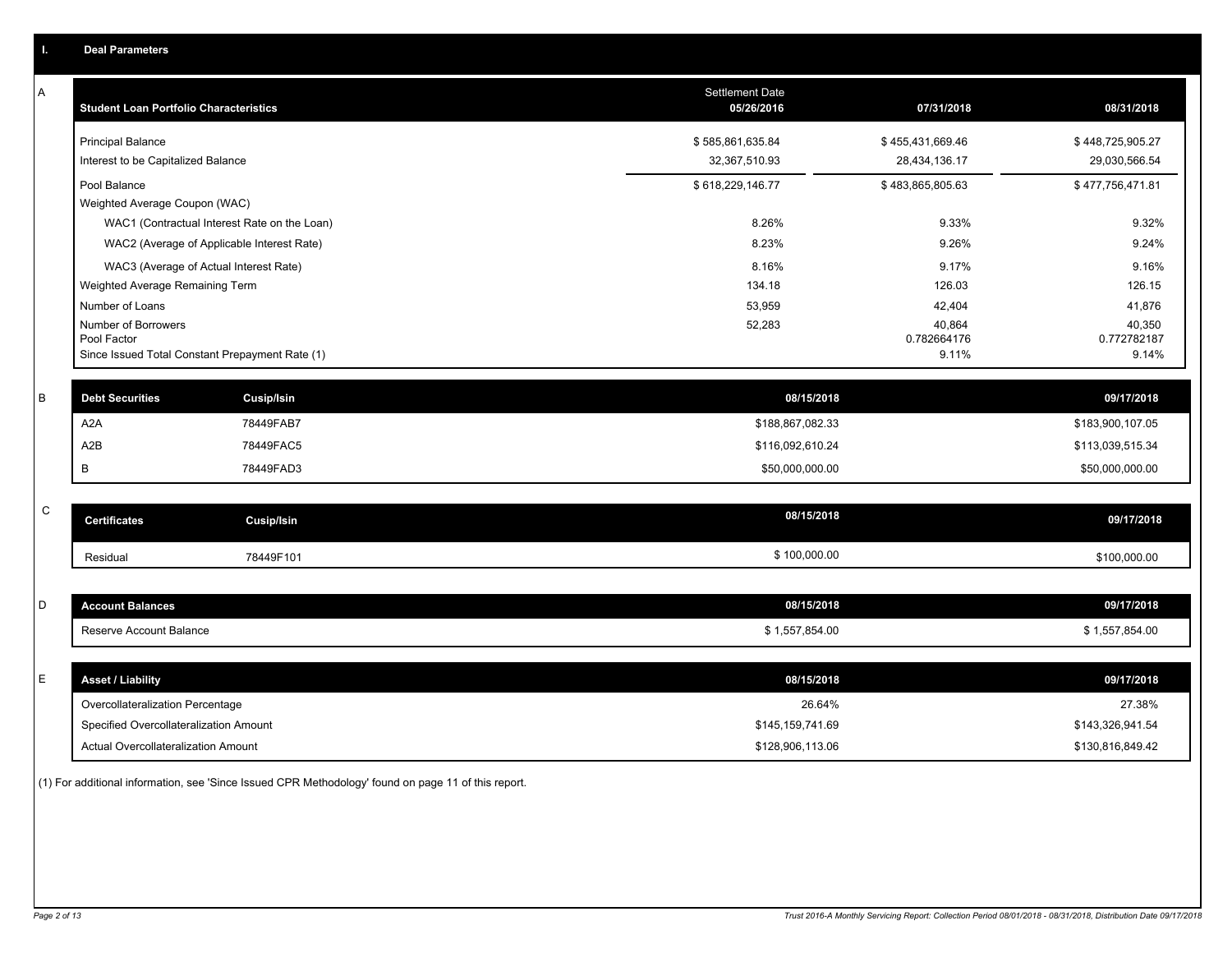| Ш. |   | 2016-A Trust Activity 08/01/2018 through 08/31/2018              |                |
|----|---|------------------------------------------------------------------|----------------|
|    | A | <b>Student Loan Principal Receipts</b>                           |                |
|    |   | <b>Borrower Principal</b>                                        | 6,860,704.83   |
|    |   | <b>Consolidation Activity Principal</b>                          | 0.00           |
|    |   | Seller Principal Reimbursement                                   | 0.00           |
|    |   | Servicer Principal Reimbursement                                 | 0.00           |
|    |   | Delinquent Principal Purchases by Servicer                       | 0.00           |
|    |   | <b>Other Principal Deposits</b>                                  | 25,468.15      |
|    |   | <b>Total Principal Receipts</b>                                  | \$6,886,172.98 |
|    | в | <b>Student Loan Interest Receipts</b>                            |                |
|    |   | Borrower Interest                                                | 2,356,184.66   |
|    |   | <b>Consolidation Activity Interest</b>                           | 0.00           |
|    |   | Seller Interest Reimbursement                                    | 0.00           |
|    |   | Servicer Interest Reimbursement                                  | 0.00           |
|    |   | Delinquent Interest Purchases by Servicer                        | 0.00           |
|    |   | <b>Other Interest Deposits</b>                                   | 59.96          |
|    |   | <b>Total Interest Receipts</b>                                   | \$2,356,244.62 |
|    | C | <b>Recoveries on Realized Losses</b>                             | \$100,821.18   |
|    | D | <b>Investment Income</b>                                         | \$15,777.89    |
|    | Е | <b>Funds Borrowed from Next Collection Period</b>                | \$0.00         |
|    | F | <b>Funds Repaid from Prior Collection Period</b>                 | \$0.00         |
|    | G | Loan Sale or Purchase Proceeds                                   | \$0.00         |
|    | н | Initial Deposits to Distribution Account                         | \$0.00         |
|    |   | <b>Excess Transferred from Other Accounts</b>                    | \$0.00         |
|    | J | <b>Borrower Benefit Reimbursements</b>                           | \$0.00         |
|    | Κ | <b>Other Deposits</b>                                            | \$0.00         |
|    | Г | <b>Other Fees Collected</b>                                      | \$0.00         |
|    | М | <b>AVAILABLE FUNDS</b>                                           | \$9,359,016.67 |
|    | N | Non-Cash Principal Activity During Collection Period             | \$180,408.79   |
|    | O | Aggregate Purchased Amounts by the Depositor, Servicer or Seller | \$25,528.11    |
|    | P | Aggregate Loan Substitutions                                     | \$0.00         |
|    |   |                                                                  |                |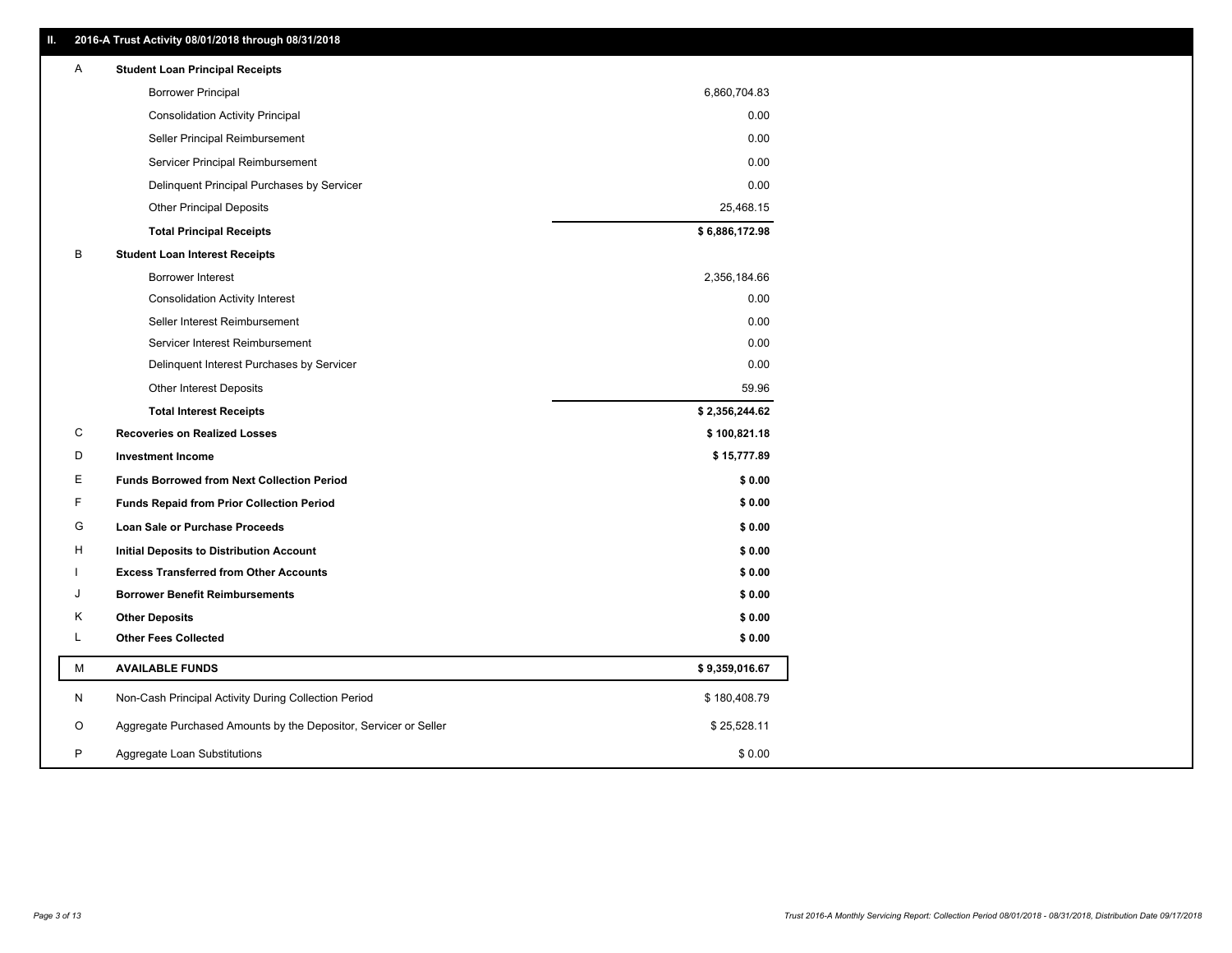#### **08/31/2018 07/31/2018 Wtd Avg Coupon # Loans Principal and Interest Accrued to Capitalize % of Principal % of Loans in Repay (1) Wtd Avg Coupon # Loans Principal and Interest Accrued to Capitalize % of Principal % of Loans in Repay (1)**  INTERIM: IN SCHOOL 10.31% 3,257 \$45,780,554.44 9.582% - % 10.31% 3,353 \$46,515,735.51 9.613% - % GRACE 10.07% 1,972 \$29,386,330.77 6.151% - % 10.07% 1,929 \$28,948,957.73 5.983% - % DEFERMENT 10.23% 1,934 \$23,400,199.84 4.898% - % 10.20% 1,857 \$21,911,574.00 4.528% - % REPAYMENT: CURRENT 8.85% 32,572 \$350,378,876.42 73.338% 92.402% 8.88% 33,148 \$357,547,731.24 73.894% 92.512% 31-60 DAYS DELINQUENT 8.99% 533 \$6,596,069.43 1.381% 1.740% 9.25% 489 \$6,576,013.63 1.359% 1.701% 61-90 DAYS DELINQUENT 9.34% 209 \$2,678,921.02 0.561% 0.706% 9.45% 209 \$2,323,959.86 0.480% 0.601% > 90 DAYS DELINQUENT 10.35% 114 \$1,321,918.31 0.277% 0.349% 10.32% 129 \$1,697,024.29 0.351% 0.439% FORBEARANCE 9.30% 1,285 \$18,213,601.58 3.812% 4.803% 9.21% 1,290 \$18,344,809.37 3.791% 4.747% **TOTAL 41,876 \$477,756,471.81 100.00% 100.00% 42,404 \$483,865,805.63 100.00% 100.00% Loans by Repayment Status** Percentages may not total 100% due to rounding \*

Loans classified in "Repayment" include any loan for which interim interest only, \$25 fixed payments or full principal and interest payments are due. 1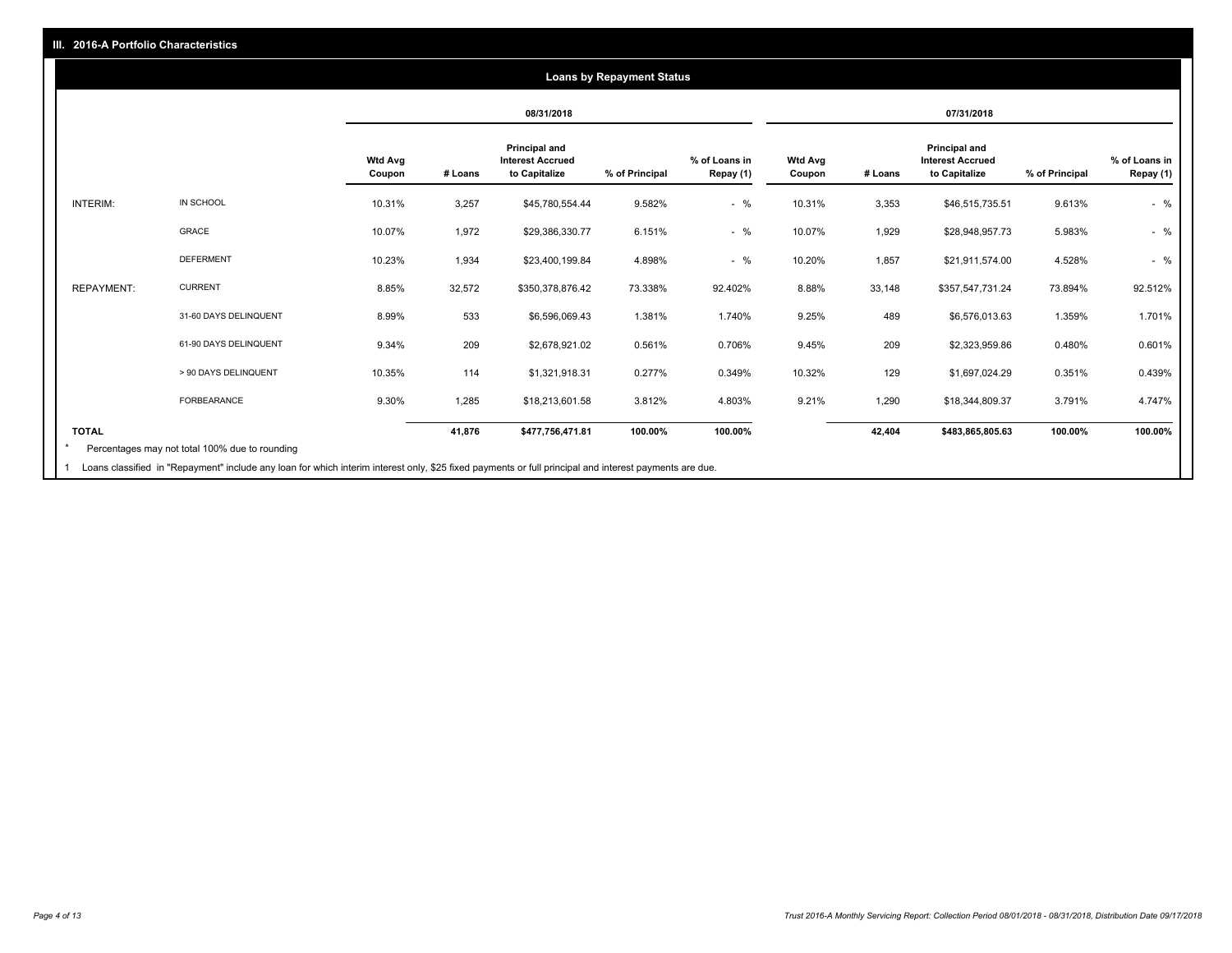|                 |                       |                          |         | 08/31/2018                                                |                |                                |                          |         | 07/31/2018                                                |                |                                |
|-----------------|-----------------------|--------------------------|---------|-----------------------------------------------------------|----------------|--------------------------------|--------------------------|---------|-----------------------------------------------------------|----------------|--------------------------------|
|                 |                       | <b>Wtd Avg</b><br>Coupon | # Loans | Principal and<br><b>Interest Accrued</b><br>to Capitalize | % of Principal | % of Loans in<br>P&I Repay (2) | <b>Wtd Avg</b><br>Coupon | # Loans | Principal and<br><b>Interest Accrued</b><br>to Capitalize | % of Principal | % of Loans in<br>P&I Repay (2) |
| <b>INTERIM:</b> | IN SCHOOL             | 9.82%                    | 6,773   | \$95,129,428.85                                           | 19.912%        | $-$ %                          | 9.81%                    | 6,992   | \$96,985,691.54                                           | 20.044%        | $-$ %                          |
|                 | GRACE                 | 9.65%                    | 4,142   | \$60,498,234.04                                           | 12.663%        | $-$ %                          | 9.64%                    | 4,048   | \$59,624,089.38                                           | 12.322%        | $-$ %                          |
|                 | <b>DEFERMENT</b>      | 9.79%                    | 3,614   | \$42,547,275.58                                           | 8.906%         | $-$ %                          | 9.77%                    | 3,471   | \$40,360,640.41                                           | 8.341%         | $-$ %                          |
| P&I REPAYMENT:  | <b>CURRENT</b>        | 8.68%                    | 25,258  | \$251,418,185.04                                          | 52.625%        | 89.927%                        | 8.72%                    | 25,816  | \$258,350,698.63                                          | 53.393%        | 90.050%                        |
|                 | 31-60 DAYS DELINQUENT | 8.87%                    | 493     | \$6,036,233.65                                            | 1.263%         | 2.159%                         | 9.20%                    | 459     | \$6,263,512.56                                            | 1.294%         | 2.183%                         |
|                 | 61-90 DAYS DELINQUENT | 9.33%                    | 200     | \$2,616,861.43                                            | 0.548%         | 0.936%                         | 9.43%                    | 202     | \$2,252,286.75                                            | 0.465%         | 0.785%                         |
|                 | > 90 DAYS DELINQUENT  | 10.33%                   | 111     | \$1,296,651.64                                            | 0.271%         | 0.464%                         | 10.31%                   | 126     | \$1,684,076.99                                            | 0.348%         | 0.587%                         |
|                 | FORBEARANCE           | 9.30%                    | 1,285   | \$18,213,601.58                                           | 3.812%         | 6.515%                         | 9.21%                    | 1,290   | \$18,344,809.37                                           | 3.791%         | 6.394%                         |
| <b>TOTAL</b>    |                       |                          | 41,876  | \$477,756,471.81                                          | 100.00%        | 100.00%                        |                          | 42,404  | \$483,865,805.63                                          | 100.00%        | 100.00%                        |

WAC reflects WAC3 To conform with company standard reporting these sections now include Princial and Interest Accrued to Capitalize.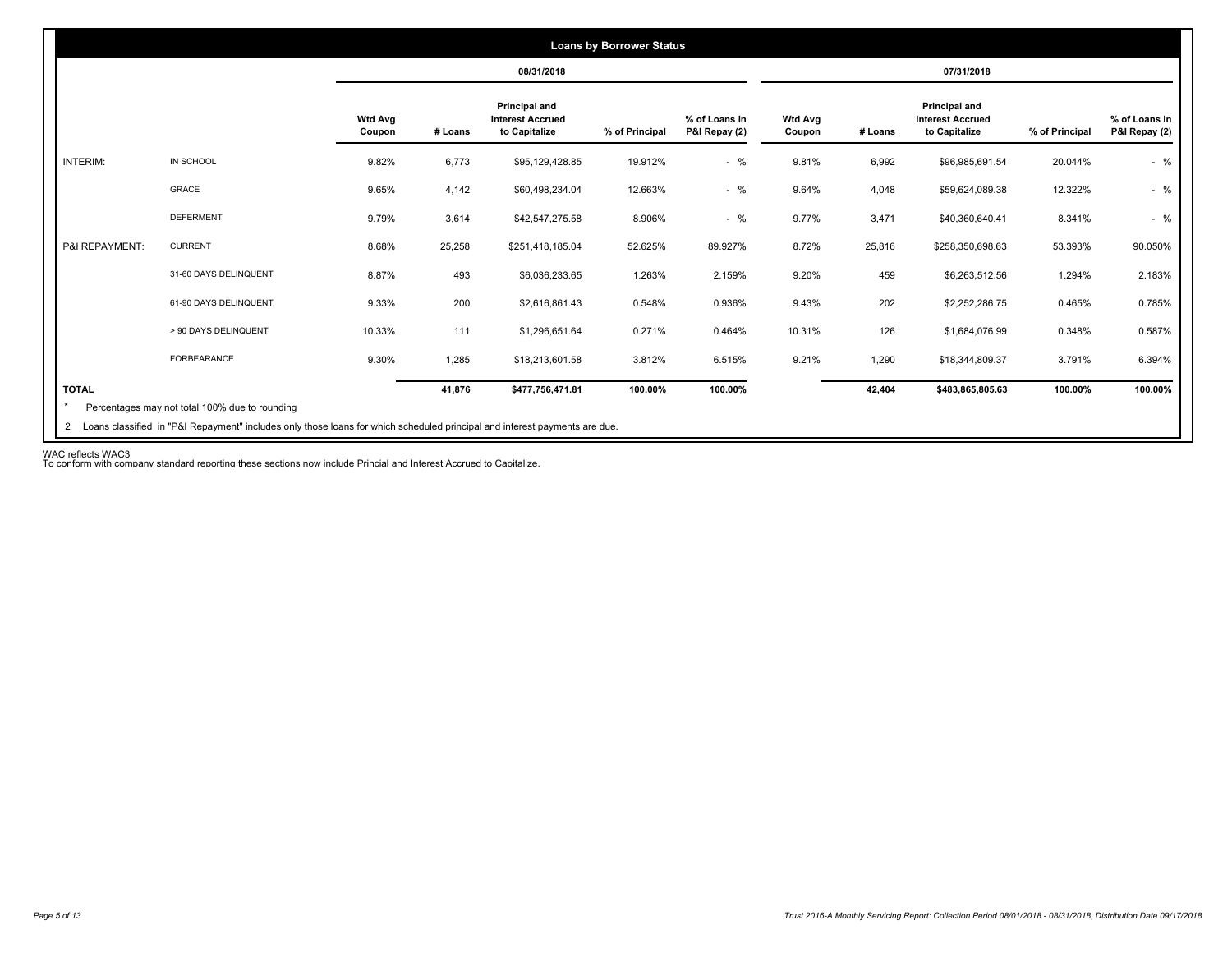|                                                                                                  | 8/31/2018        | 7/31/2018        |
|--------------------------------------------------------------------------------------------------|------------------|------------------|
| Pool Balance                                                                                     | \$477,756,471.81 | \$483,865,805.63 |
| Total # Loans                                                                                    | 41,876           | 42,404           |
| Total # Borrowers                                                                                | 40,350           | 40,864           |
| Weighted Average Coupon                                                                          | 9.24%            | 9.26%            |
| Weighted Average Remaining Term                                                                  | 126.15           | 126.03           |
| Percent of Pool - Cosigned                                                                       | 92.7%            | 92.7%            |
| Percent of Pool - Non Cosigned                                                                   | 7.3%             | 7.3%             |
| Borrower Interest Accrued for Period                                                             | \$3,486,389.27   | \$3,538,958.10   |
| Outstanding Borrower Interest Accrued                                                            | \$31,636,913.21  | \$31,073,404.29  |
| Gross Principal Realized Loss - Periodic *                                                       | \$341,238.02     | \$429,988.11     |
| Gross Principal Realized Loss - Cumulative *                                                     | \$11,706,307.83  | \$11,365,069.81  |
| Recoveries on Realized Losses - Periodic                                                         | \$100,821.18     | \$96,345.86      |
| Recoveries on Realized Losses - Cumulative                                                       | \$1,563,751.56   | \$1,462,930.38   |
| Net Losses - Periodic                                                                            | \$240,416.84     | \$333,642.25     |
| Net Losses - Cumulative                                                                          | \$10,142,556.27  | \$9,902,139.43   |
| Non-Cash Principal Activity - Capitalized Interest                                               | \$521,984.19     | \$2,337,040.68   |
| Since Issued Total Constant Prepayment Rate (CPR) (1)                                            | 9.14%            | 9.11%            |
| <b>Loan Substitutions</b>                                                                        | \$0.00           | \$0.00           |
| <b>Cumulative Loan Substitutions</b>                                                             | \$0.00           | \$0.00           |
| <b>Unpaid Servicing Fees</b>                                                                     | \$0.00           | \$0.00           |
| <b>Unpaid Administration Fees</b>                                                                | \$0.00           | \$0.00           |
| <b>Unpaid Carryover Servicing Fees</b>                                                           | \$0.00           | \$0.00           |
| Note Interest Shortfall                                                                          | \$0.00           | \$0.00           |
| Loans in Modification                                                                            | \$23,298,684.88  | \$22,635,364.30  |
| % of Loans in Modification as a % of Loans in Repayment (P&I)                                    | 8.91%            | 8.43%            |
|                                                                                                  |                  |                  |
| % Annualized Gross Principal Realized Loss - Periodic as a %<br>of Loans in Repayment (P&I) * 12 | 1.57%            | 1.92%            |
| % Gross Principal Realized Loss - Cumulative as a % of<br>Original Pool Balance                  | 1.89%            | 1.84%            |

\* In accordance with the Servicer's current policies and procedures, after September 1, 2017 loans subject to bankruptcy claims generally will not be reported as a charged-off unless and until they are delinquent for 120 d

(1) For additional information, see 'Since Issued CPR Methodology' found on page 11 of this report.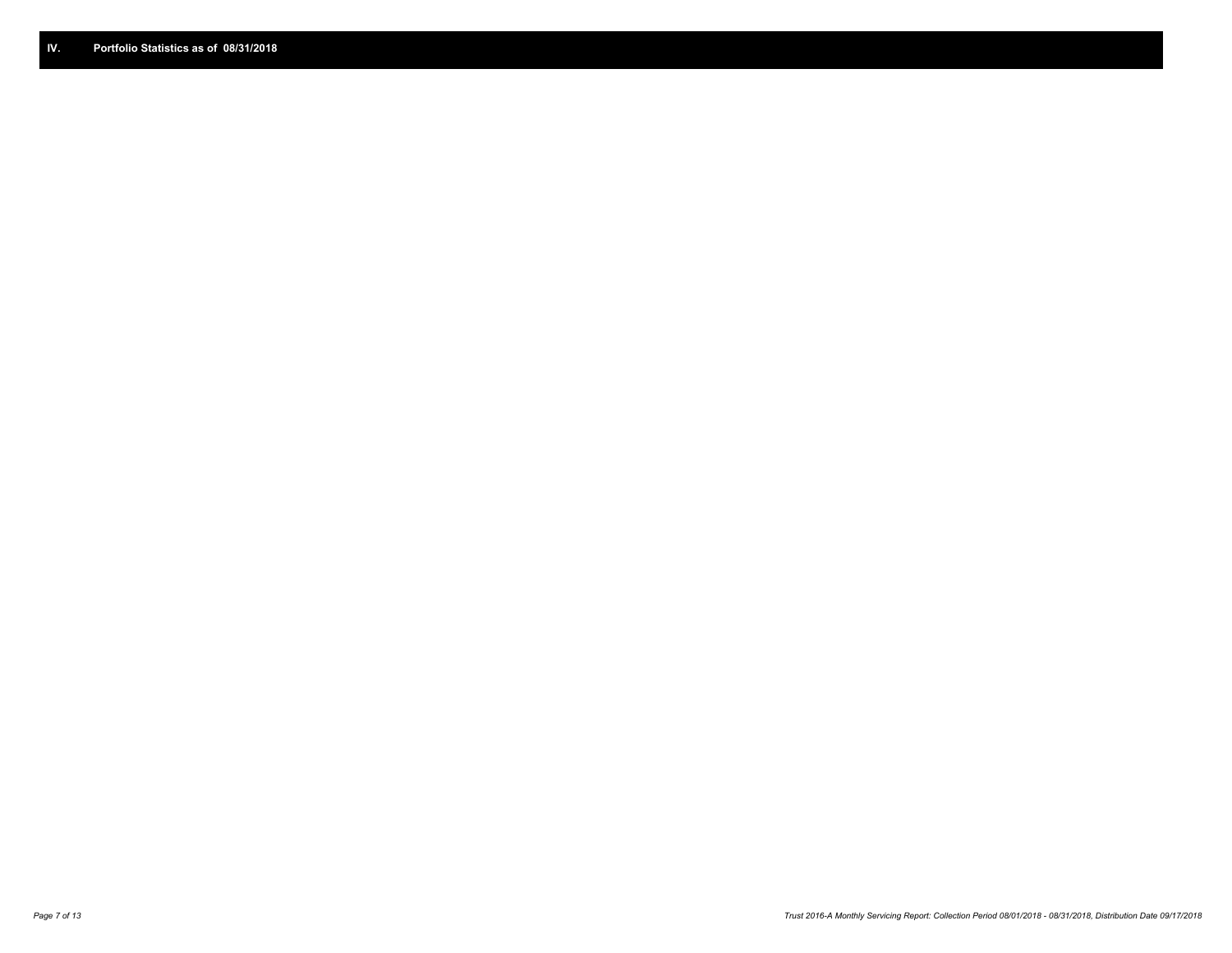| Loan Program                       |                                   |         |                  |           |
|------------------------------------|-----------------------------------|---------|------------------|-----------|
|                                    | Weighted<br><b>Average Coupon</b> | # LOANS | <b>\$ AMOUNT</b> | $%$ *     |
| - Smart Option Interest-Only Loans | 8.23%                             | 9,522   | \$84,581,543.84  | 17.704%   |
| - Smart Option Fixed Pay Loans     | 9.18%                             | 11,367  | \$152,458,561.29 | 31.911%   |
| - Smart Option Deferred Loans      | 9.48%                             | 20,987  | \$240,716,366.68 | 50.385%   |
| - Other Loan Programs              | $0.00\%$                          | 0       | \$0.00           | $0.000\%$ |
| Total                              | 9.16%                             | 41,876  | \$477,756,471.81 | 100.000%  |

\* Percentages may not total 100% due to rounding

B

C

A

**Index Type**

|                       | Weighted<br><b>Average Coupon</b> | # LOANS  | <b>S AMOUNT</b>  | $%$ *     |
|-----------------------|-----------------------------------|----------|------------------|-----------|
| - Fixed Rate Loans    | 8.04%                             | 8,424    | \$106,527,384.00 | 22.297%   |
| - LIBOR Indexed Loans | 9.48%                             | 33,452   | \$371,229,087.81 | 77.703%   |
| - Other Index Rates   | $0.00\%$                          | $\Omega$ | \$0.00           | $0.000\%$ |
| <b>Total</b>          | 9.16%                             | 41,876   | \$477,756,471.81 | 100.000%  |

\* Percentages may not total 100% due to rounding

# **Weighted Average Recent FICO**

| 3,200<br>2,456<br>4,483<br>9,220 | \$33,921,868.94<br>\$25,856,652.73<br>\$51,165,508.10 | 7.100%<br>5.412%<br>10.710% |
|----------------------------------|-------------------------------------------------------|-----------------------------|
|                                  |                                                       |                             |
|                                  |                                                       |                             |
|                                  |                                                       |                             |
|                                  | \$107,906,035.14                                      | 22.586%                     |
| 22,512                           | \$258,886,710.18                                      | 54.188%                     |
| 5                                | \$19,696.72                                           | 0.004%                      |
| 41,876                           | \$477,756,471.81                                      | 100.000%                    |
|                                  |                                                       |                             |

#### WAC reflects WAC3

To conform with company standard reporting these sections now include Princial and Interest Accrued to Capitalize.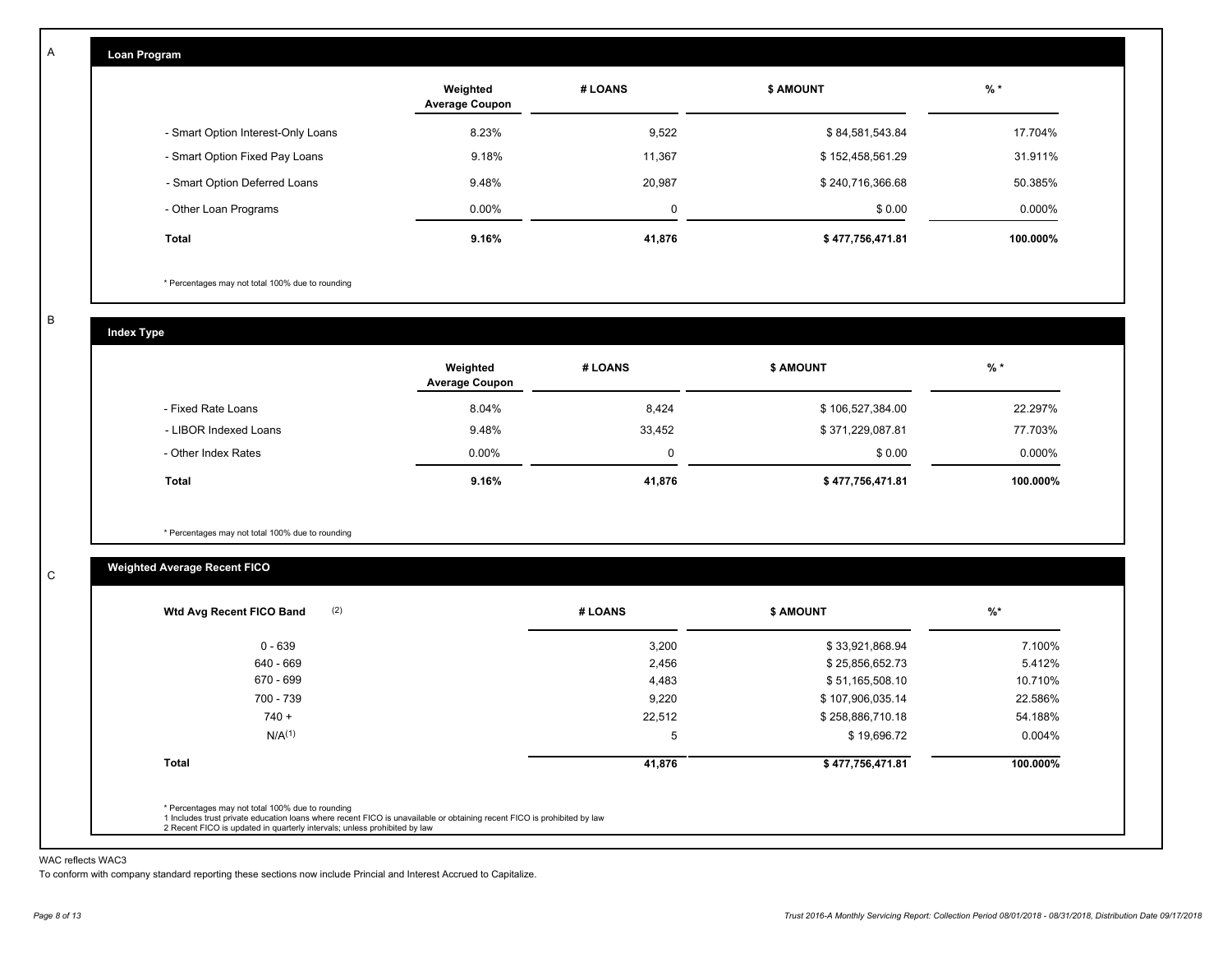\$ 0.00

\$ 37,490,591.00

| А. | <b>Reserve Account</b>                                                               |                  |
|----|--------------------------------------------------------------------------------------|------------------|
|    | Specified Reserve Account Balance                                                    | \$1,557,854.00   |
|    | <b>Actual Reserve Account Balance</b>                                                | \$1,557,854.00   |
| В. | <b>Principal Distribution Amount</b>                                                 |                  |
|    | Class A Notes Outstanding<br>i.                                                      | \$304,959,692.57 |
|    | Pool Balance<br>ii.                                                                  | \$477,756,471.81 |
|    | First Priority Principal Distribution Amount (i - ii)<br>iii.                        | \$0.00           |
|    | Class A and B Notes Outstanding<br>iv.                                               | \$354,959,692.57 |
|    | First Priority Principal Distribution Amount<br>۷.                                   | \$0.00           |
|    | Pool Balance<br>vi.                                                                  | \$477,756,471.81 |
|    | Specified Overcollateralization Amount<br>vii.                                       | \$143,326,941.54 |
|    | Regular Principal Distribution Amount (if (iv > 0, (iv - v) - (vi - vii))<br>viii.   | \$20,530,162.30  |
|    | Pool Balance<br>ix.                                                                  | \$477,756,471.81 |
|    | 10% of Initial Pool Balance<br>х.                                                    | \$61,822,914.68  |
|    | First Priority Principal Distribution Amount<br>xi.                                  | \$0.00           |
|    | Regular Principal Distribution Amount<br>xii.                                        | \$20,530,162.30  |
|    | Available Funds (after payment of waterfall items A through I)<br>xiii.              | \$0.00           |
|    | xiv. Additional Principal Distribution Amount (if(vi <= x,min(xiii, vi - xi - xii))) | \$0.00           |
| C. | R-2 Certificate                                                                      |                  |
|    | <b>Previous Notional Balance</b>                                                     | \$37,490,591.00  |
|    | Shortfall of Principal                                                               | \$0.00           |
|    | Shortfall of Interest                                                                | \$0.00           |

Excess Distribution Allocated (1)

Current Notional Balance

1. Until the notional amount of the R-2 Certificate is reduced to zero and if there is excess cash through the distribution available it will be distributed to the R-2 Certificate, otherwise the amount will be zero

# **V. 2016-A Reserve Account, Principal Distribution, and R-2 Certificate Calculations**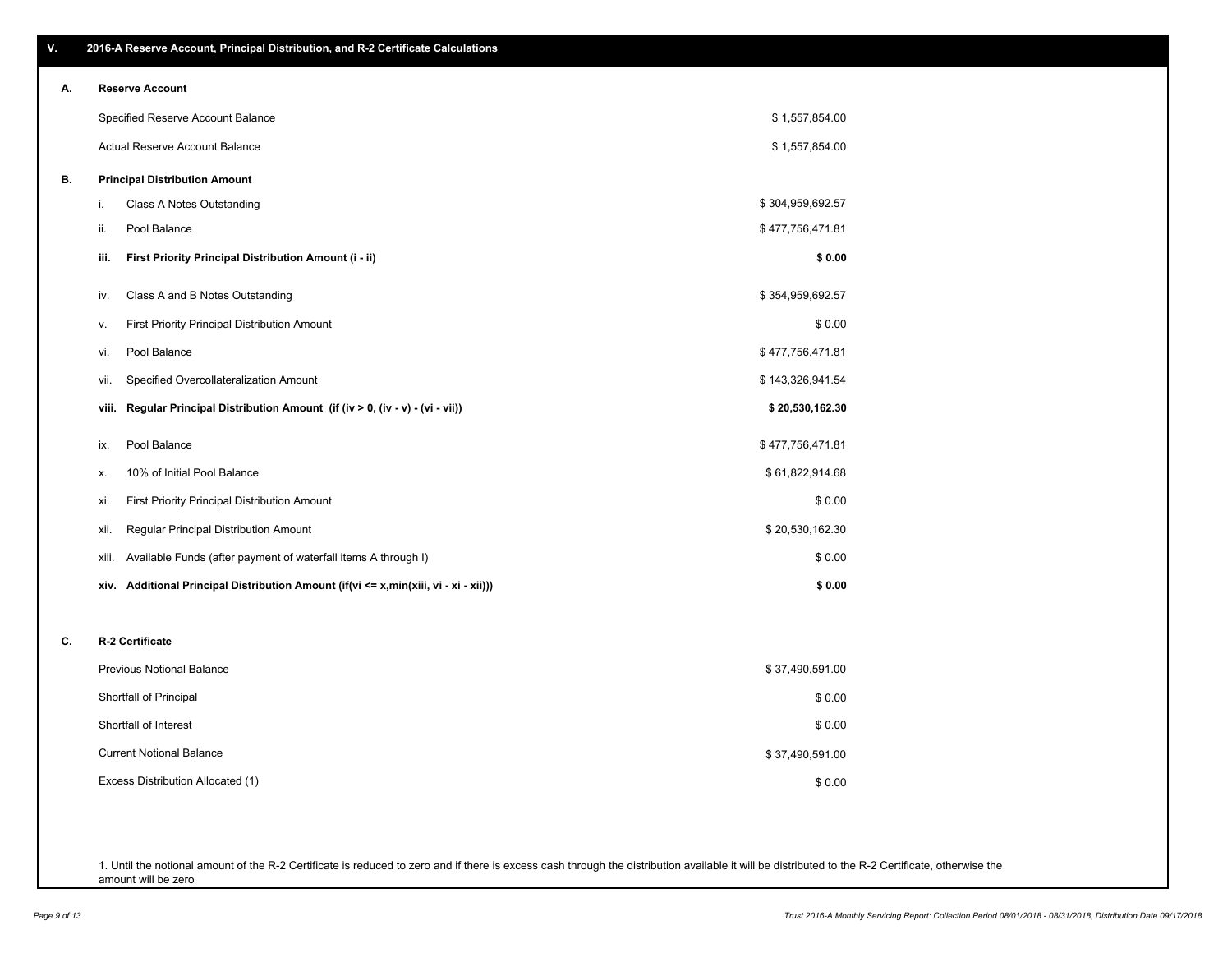|    |                                                         | Paid           | <b>Funds Balance</b> |
|----|---------------------------------------------------------|----------------|----------------------|
|    | <b>Total Available Funds</b>                            |                | \$9,359,016.67       |
| A  | <b>Trustee Fees</b>                                     | \$13,125.00    | \$9,345,891.67       |
| B  | <b>Servicing Fees</b>                                   | \$304,279.11   | \$9,041,612.56       |
| C  | i. Administration Fees                                  | \$8,333.00     | \$9,033,279.56       |
|    | ii. Unreimbursed Administrator Advances plus any Unpaid | \$0.00         | \$9,033,279.56       |
| D  | Class A Noteholders Interest Distribution Amount        | \$804,086.09   | \$8,229,193.47       |
| E. | First Priority Principal Payment                        | \$0.00         | \$8,229,193.47       |
| F  | Class B Noteholders Interest Distribution Amount        | \$209,123.29   | \$8,020,070.18       |
| G  | <b>Reinstatement Reserve Account</b>                    | \$0.00         | \$8,020,070.18       |
| H  | Regular Principal Distribution                          | \$8,020,070.18 | \$0.00               |
|    | <b>Carryover Servicing Fees</b>                         | \$0.00         | \$0.00               |
| J  | Additional Principal Distribution Amount                | \$0.00         | \$0.00               |
| K  | Unpaid Expenses of Trustee                              | \$0.00         | \$0.00               |
| L  | Unpaid Expenses of Administrator                        | \$0.00         | \$0.00               |
| M  | i. Remaining Funds to the R-1 Certificateholder(s)      | \$0.00         | \$0.00               |
|    | ii. Remaining Funds to the R-2 Certificateholder(s)     | \$0.00         | \$0.00               |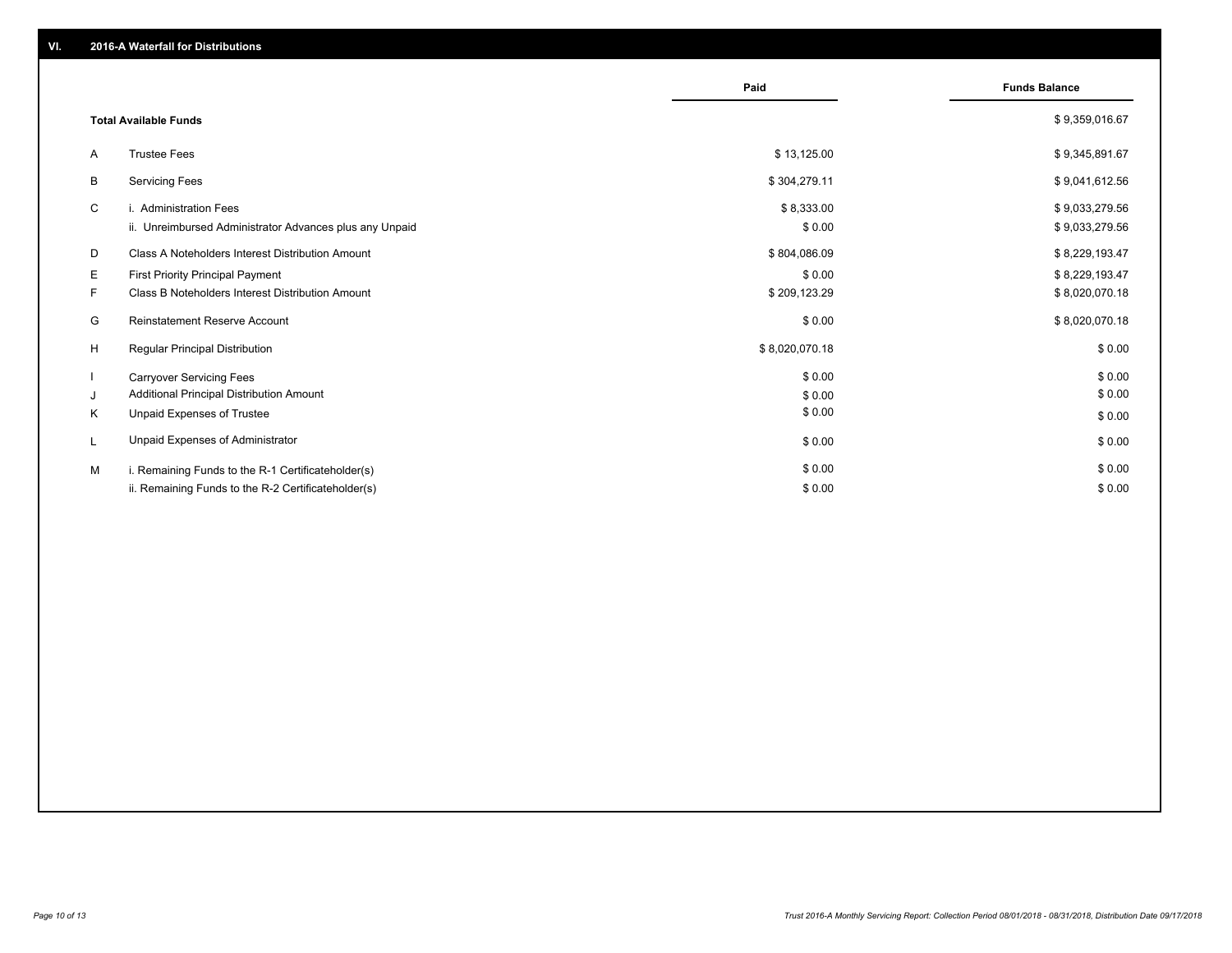# **VII. 2016-A Distributions**

#### **Distribution Amounts**

|                                                            | A <sub>2</sub> A        | A <sub>2</sub> B        | в                       |
|------------------------------------------------------------|-------------------------|-------------------------|-------------------------|
| Cusip/Isin                                                 | 78449FAB7               | 78449FAC5               | 78449FAD3               |
| <b>Beginning Balance</b>                                   | \$188,867,082.33        | \$116,092,610.24        | \$50,000,000.00         |
| Index                                                      | <b>FIXED</b>            | <b>LIBOR</b>            | <b>LIBOR</b>            |
| Spread/Fixed Rate                                          | 2.70%                   | 1.50%                   | 2.50%                   |
| Record Date (Days Prior to Distribution)                   | 1 NEW YORK BUSINESS DAY | 1 NEW YORK BUSINESS DAY | 1 NEW YORK BUSINESS DAY |
| <b>Accrual Period Begin</b>                                | 8/15/2018               | 8/15/2018               | 8/15/2018               |
| <b>Accrual Period End</b>                                  | 9/15/2018               | 9/17/2018               | 9/17/2018               |
| Daycount Fraction                                          | 0.08333333              | 0.09166667              | 0.09166667              |
| Interest Rate*                                             | 2.70000%                | 3.56269%                | 4.56269%                |
| <b>Accrued Interest Factor</b>                             | 0.002250000             | 0.003265799             | 0.004182466             |
| <b>Current Interest Due</b>                                | \$424,950.94            | \$379,135.15            | \$209,123.29            |
| Interest Shortfall from Prior Period Plus Accrued Interest | $\mathsf{\$}$ -         | $\mathsf{\$}$ -         | $$ -$                   |
| <b>Total Interest Due</b>                                  | \$424,950.94            | \$379,135.15            | \$209,123.29            |
| <b>Interest Paid</b>                                       | \$424,950.94            | \$379,135.15            | \$209,123.29            |
| <b>Interest Shortfall</b>                                  | $\mathbb{S}$ -          | $\mathsf{\$}$ -         | $$ -$                   |
| <b>Principal Paid</b>                                      | \$4,966,975.28          | \$3,053,094.90          | $$ -$                   |
| <b>Ending Principal Balance</b>                            | \$183,900,107.05        | \$113,039,515.34        | \$50,000,000.00         |
| Paydown Factor                                             | 0.022784290             | 0.022784290             | 0.000000000             |
| <b>Ending Balance Factor</b>                               | 0.843578473             | 0.843578473             | 1.000000000             |

\* Pay rates for Current Distribution. For the interest rates applicable to the next distribution date, please see https://www.salliemae.com/about/investors/data/SMBabrate.txt.